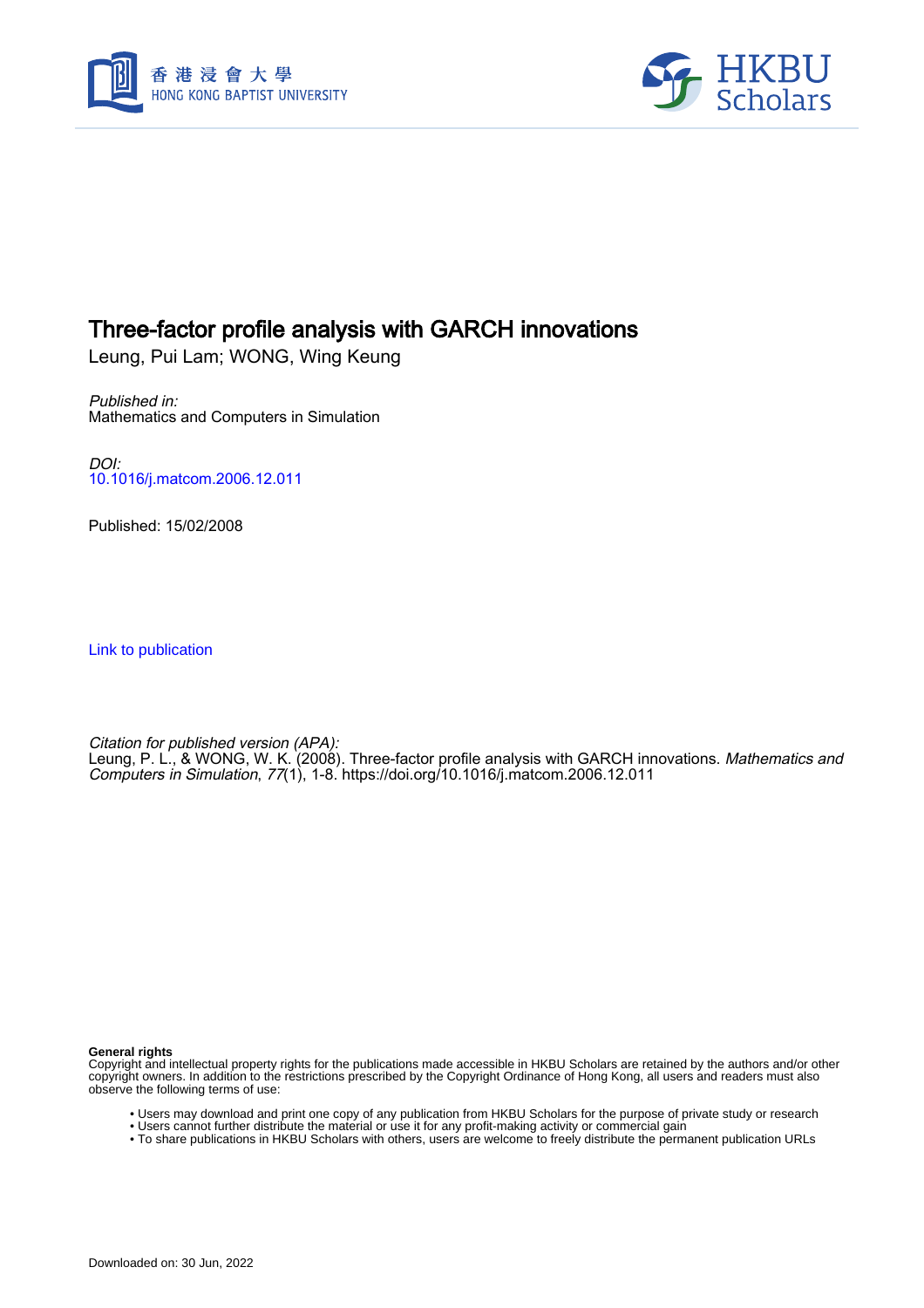# Three-factor Profile Analysis with GARCH Innovations

Pui-lam Leung

Department of Statistics The Chinese University of Hong Kong

and

Wing-Keung Wong

Department of Economics, Hong Kong Baptist University Department of Economics and Risk Management Institute, National University of Singapore

August 29, 2011

Corresponding author: Wing-Keung Wong, Risk Management Institute and Department of Economics, National University of Singapore, 1 Arts Link, Singapore 117568; Telephone: (65) 6516-6014, Fax: (65) 6874 5430, Email: ecswwk@nus.edu.sg

The second author would like to thank Professors Robert B. Miller and Howard E. Thompson for their continuous guidance and encouragement. The research is partially supported by the Chinese University of Hong Kong, Hong Kong Baptist University and National University of Singapore.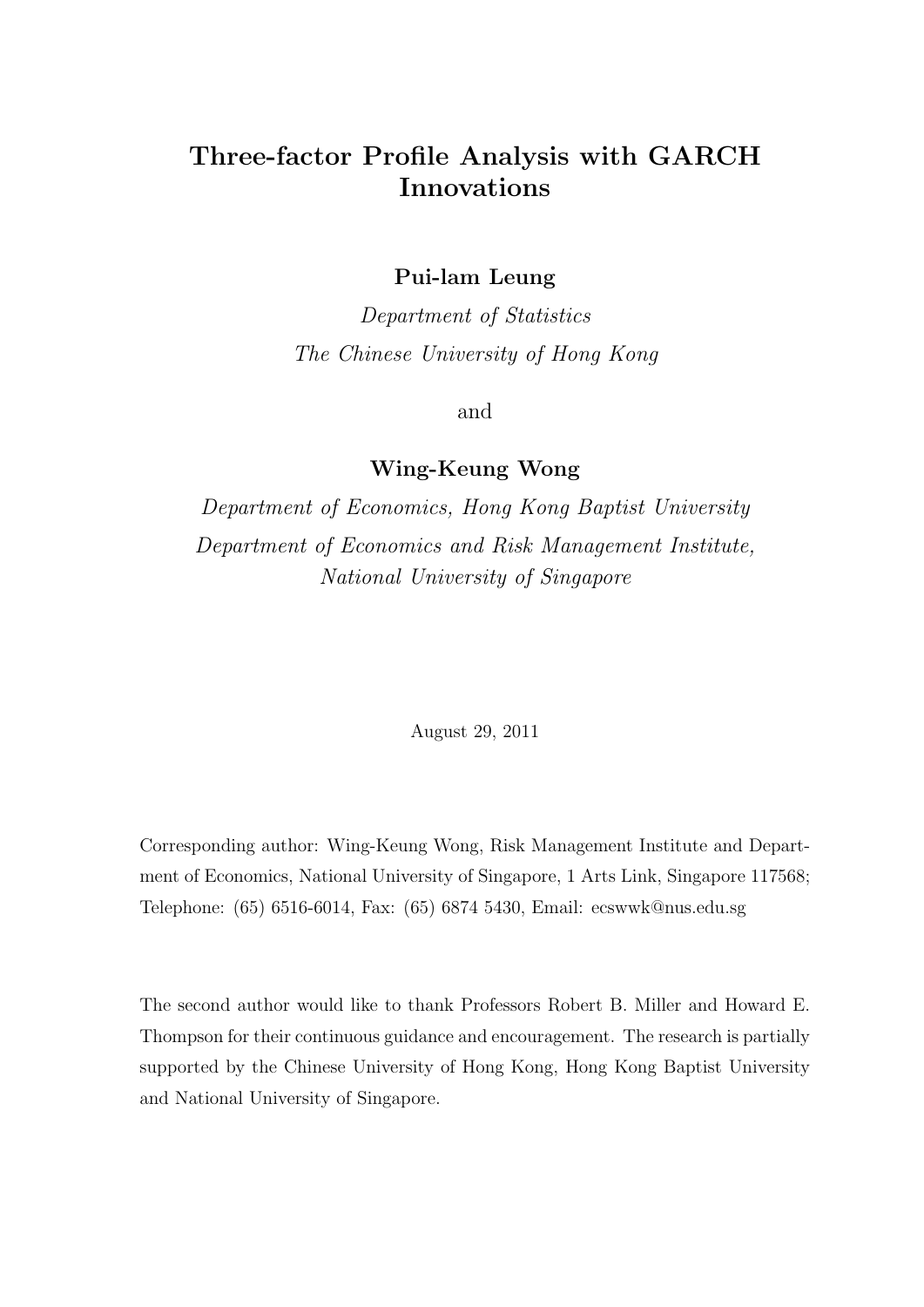### Three-factor Profile Analysis with GARCH Innovations

August 29, 2011

#### Abstract

The technique of ANOVA has been widely used in Economics and Finance where the observations are usually time-dependent but the model itself is treated as independent in time. In this paper, we extend an ANOVA model by relaxing the assumption of independence in time. We further relax the assumption of homoskedasticity in the traditional profile analysis by introducing GARCH innovations in our proposed profile analysis that allows for both autoregressive and moving average components in the heteroskedastic variance to display a high degree of persistence. We reprise the model with regards to the issue of American Depository Receipts by relaxing the time dependence assumption that has been ignored in the literature. Applying our model, we find that the returns from the stocks and the American Depository Receipts are time dependent and hence the traditional ANOVA cannot fully explore the time effect from the data.

Keywords: ANOVA; MANOVA; GARCH Model; time dependence; profile analysis; treatment; American Depository Receipts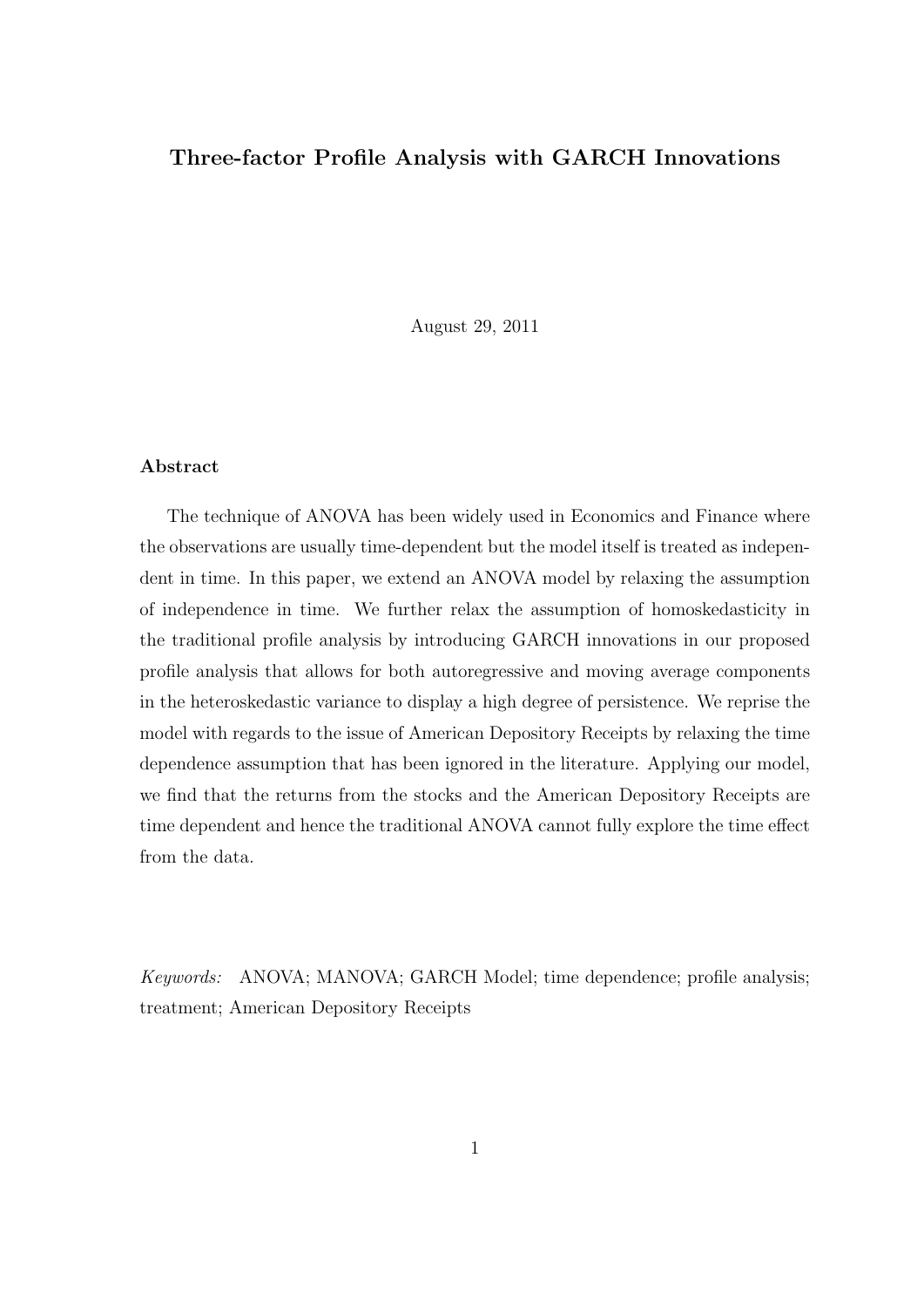#### 1. Introduction

The technique of ANOVA has been widely applied in Economics [17, 18] and Finance [26, 15]. However, in most studies, the observations measured in time are usually treated as independent in time though it is well-known that in many cases they are time-dependent [10, 13, 4]. In this paper, we extend an ANOVA model by relaxing the assumption of independence in time. We further relax the assumption of homoskedasticity in the traditional profile analysis by introducing GARCH innovations [5, 6, 3, 7] in our proposed profile analysis that allows for both autoregressive and moving average components in the heteroskedastic variance to display a high degree of persistence.

Assume that  $X_{ijk}$  is a T-dimensional multivariate-normal-distributed random vector in which its entry at time  $t$  follows:

$$
X_{ijkt} = \mu + \alpha_i + \beta_j + \gamma_k + \varepsilon_{ijkt}
$$
\n<sup>(1)</sup>

for  $i = 1, \ldots, a; j = 1, \ldots, b; k = 1, \ldots, c; t = 1, \ldots, T;$  where  $\mu$  is the T-dimensional vector of common effect;  $\alpha_i$ ,  $\beta_j$  and  $\gamma_k$  are the corresponding T-dimensional vectors of the treatment effects satisfying  $\sum_{i=1}^{a} \alpha_i =$  $\overline{\nabla^b}$  $j=1 \beta_j =$  $\sum c$  $\sum_{k=1}^{c} \gamma_k = 0$ ; and  $\varepsilon_{ijk}$  follows a Generalized Autoregressive Conditional Heteroscedasticity (GARCH)  $(p, q)$  model such that

$$
\varepsilon_{ijkt} = z_{ijkt} \sqrt{h_{ijkt}}
$$
  
\n
$$
z_{ijkt} \sim \text{iid } N(0, 1)
$$
  
\n
$$
h_{ijkt} = w_{ijk} + \sum_{u=1}^{p} a_{ijk,u} \varepsilon_{ijk,t-u}^2 + \sum_{v=1}^{q} b_{ijk,v} h_{ijk,t-v}.
$$

Assumption of white noise for innovations is sometimes very unrealistic as very frequently we find in data serial correlation of disturbances across periods and temporal dependence in second order moments of disturbances. Since the appearance of both autocorrelation and heteroscedasticity are commonly occurred in many time-series settings, especially in financial time series, many studies suggest to use nonlinear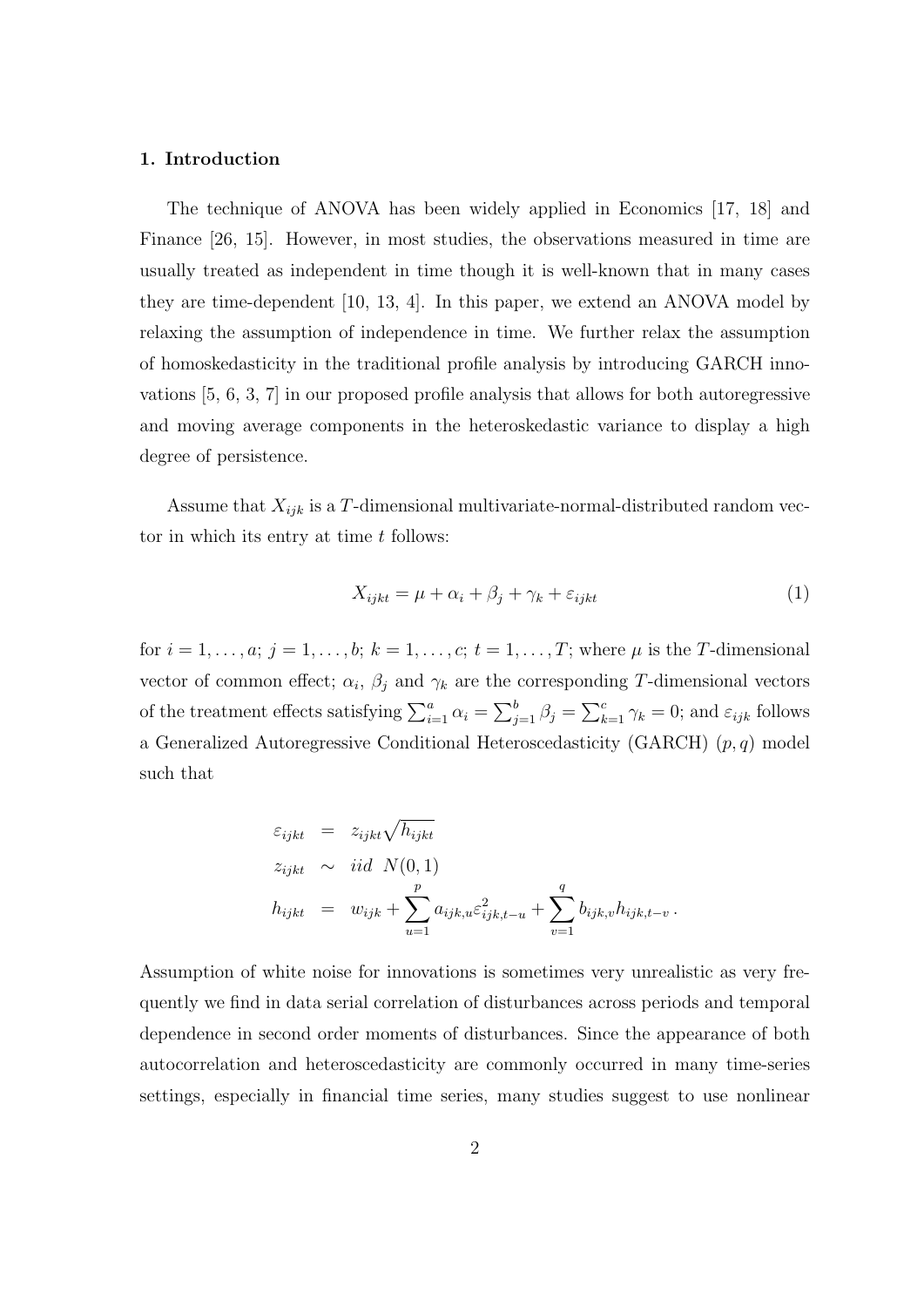time series structures to model these features in the data. Among them, the Autoregressive Conditional Heteroskedasticiy (ARCH) of [12] and its generalized version GARCH of [5] have offered a powerful tool in investigating the conditional volatility or second moment of financial series.

From theoretical and mathematical points of view, the rapidly spreading popularity of GARCH model is due to its technical beauty and tractability. For example, [3] remarked that a major contribution of the GARCH literature is the finding that apparent changes in the volatility of economic time series may be predictable and result from a specific type of nonlinear dependence rather than exogenous structural changes in variables. The  $GARCH(p, q)$  innovations utilized in this model allows both autoregressive and moving average components to be included in the heteroskedastic variance to display a high degree of persistence. It also enables researchers make better forecast and take care of cluster errors and nonlinearities. Thus, the  $GARCH(p, q)$ model has been widely accepted and used in modelling volatility in financial time series [3, 11, 20, 22]. Our focus is on  $X_{ijkt}$  with the model setting displayed in (1). This is a typical three-way Multivariate analysis of variance (MANOVA) of one observation per cell with GARCH innovations. We assume that there is no interaction among  $\alpha$ ,  $\beta$  and  $\gamma$  effects since there is only one observation per cell. Nonetheless, we note that if  $X_{ijk} = (X_{ijk1}, \ldots, X_{ijkT})'$  are the repeated measures of a subject from time 1 to time T, then  $\mu_{ijk} = \mu + \alpha_i + \beta_j + \gamma_k$  is the profile of the subject for the  $(i, j, k)$  treatment combination and thus interaction among  $\alpha$ ,  $\beta$  and  $\gamma$  effects could be included in the model.

If we have only one factor (say,  $\alpha_i$ ) with two groups  $(a = 2)$ , then this is a typical profile analysis. The typical profile analysis has been considered and discussed in many textbooks, see for example, [23, 16]. In [27] the author extended profile analysis to several groups and in [21] the authors gave a review on this subject. However, the models being studied in the literature, so far, consist of only one factor which is further assumed to be independent of time. In this paper we extend the model by modifying it into a profile analysis model with three factors and further relax the assumption of time-independence.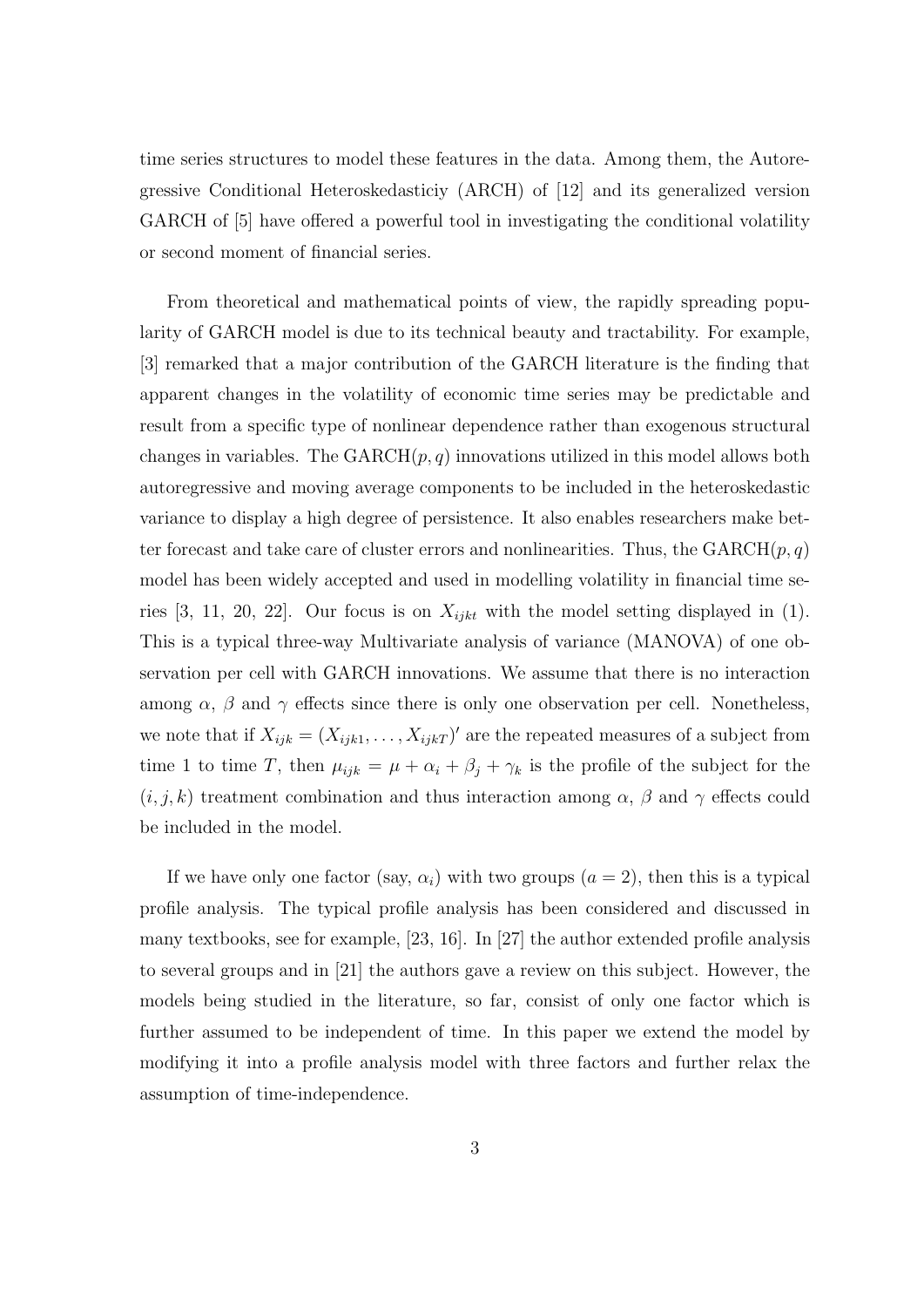In the profile analysis, there are three hypotheses of interest. First, researchers are interested in testing the 'parallelism' hypothesis that there is no interaction between the response and any of the treatments; that is, the profiles are parallel. When the 'parallelism' hypothesis is accepted, our model enables academic and practitioners to further proceed to test the 'no treatment effect' hypothesis and/or the 'no trial effect' hypothesis. The former is to test whether there is no treatment effects in ANOVA (that is, to test whether these parallel profiles are, in fact, one profile) whereas the latter is to test whether these parallel profiles are, in fact, horizontal lines.

To demonstrate the superiority of our approach over the traditional ANOVA, in this paper we further compare the performances of our model and the traditional ANOVA model by analyzing the returns for the stocks and the American Depository Receipts. Readers may refer to [24, 28, 8, 9, 2] for the study of the stocks and American Depository Receipts. We find that our model successfully identifies all significant factors whereas, without consideration of the time dependent factor, the traditional ANOVA model fails to do likewise. This shows the traditional ANOVA cannot fully explore the time effect from the data whereas our model enables researchers to do so.

In Section 2, we will present the testing procedures for the above-mentioned three types of hypotheses. In Section 3, a real example to analyze the returns of the stocks and American Depository Receipts is illustrated to demonstrate the superiority of the testing procedures developed in Section 2. Section 4 will round up this paper with the indispensable conclusion.

#### 2. Testing the three types of hypotheses

In this section, we first state three types of hypotheses to be tested by utilizing our model, namely the 'parallelism' hypothesis, the 'no treatment effect' hypothesis and the 'no trial effect' hypothesis. It is important to note that in conducting the analysis, the 'parallelism' hypothesis has to be tested first. If this hypothesis is not rejected, we then proceed to test the 'no treatment effect' hypothesis or the 'no trial effect' hypothesis. If the 'parallelism' hypothesis is rejected, it is meaningless to conduct tests for the 'no treatment effect' or the 'no trial effect' hypotheses.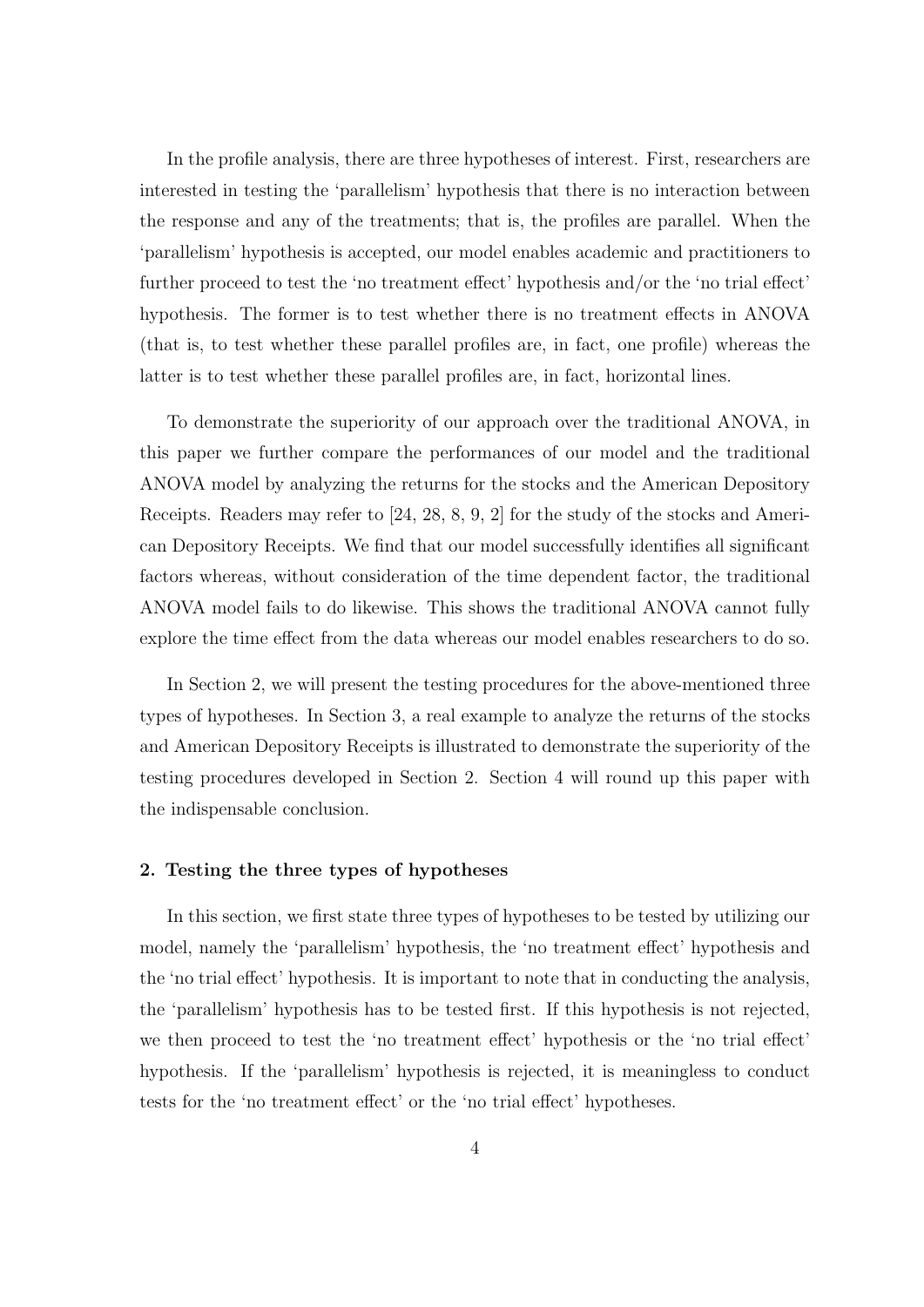Recall that the T-dimensional vector  $x_{ijk}$  with each of its entries defined in (1) follows a multivariate normal distribution with mean  $\mu_{ijk} = \mu + \alpha_i + \beta_j + \gamma_k$  and covariance matrix  $\Sigma$  such that

$$
x_{ijk} = \begin{pmatrix} x_{ijk1} \\ \vdots \\ x_{ijkT} \end{pmatrix} \sim N_T(\mu_{ijk}, \Sigma), \tag{2}
$$

where 
$$
\mu_{ijk} = \begin{pmatrix} \mu_{ijk1} \\ \vdots \\ \mu_{ijkT} \end{pmatrix} = \begin{pmatrix} \mu_1 \\ \vdots \\ \mu_T \end{pmatrix} + \begin{pmatrix} \alpha_{i1} \\ \vdots \\ \alpha_{iT} \end{pmatrix} + \begin{pmatrix} \beta_{j1} \\ \vdots \\ \beta_{jT} \end{pmatrix} + \begin{pmatrix} \gamma_{k1} \\ \vdots \\ \gamma_{kT} \end{pmatrix}.
$$
  

Now, we are ready to describe the three hypotheses as in the following subsections.

#### 2.1. The parallelism hypothesis

We first study the parallelism hypothesis. To do that, we define a  $(T - 1) \times T$ constant matrix D and a  $T-1$  vector  $Y_{ijk}$  such that:

$$
D = \left( \begin{array}{cccc} 1 & -1 & 0 & \dots & 0 \\ 0 & 1 & -1 & \dots & 0 \\ \vdots & & \ddots & \ddots & \vdots \\ 0 & \dots & \dots & 1 & -1 \end{array} \right)
$$

and

$$
Y_{ijk} = \begin{pmatrix} y_{ijk,1} \\ \vdots \\ y_{ijk,T-1} \end{pmatrix} = \begin{pmatrix} x_{ijk,1} - x_{ijk,2} \\ \vdots \\ x_{ijk,T-1} - x_{ijk,T} \end{pmatrix} = DX_{ijk}.
$$

Then, for any fixed indices j and k, the 'parallelism' hypothesis of  $\alpha$ -profile is  $H_1^{\alpha}$ :  $D\mu_{1jk} = \cdots = D\mu_{ajk}$ . Similarly, for any fixed indices i and k, the 'parallelism' hypothesis of  $\beta$ -profile is  $H_1^{\beta}$  $1 \n\mu_{1}$ :  $D\mu_{i1k} = \cdots = D\mu_{ibk}$  whereas for any fixed indices i and j, the 'parallelism' hypothesis of  $\gamma$ -profile is  $H_1^{\gamma}$  $i_1^\gamma : D\mu_{ij1} = \cdots = D\mu_{ijc}.$ 

Before stating the test statistics for testing these hypotheses, herewith we first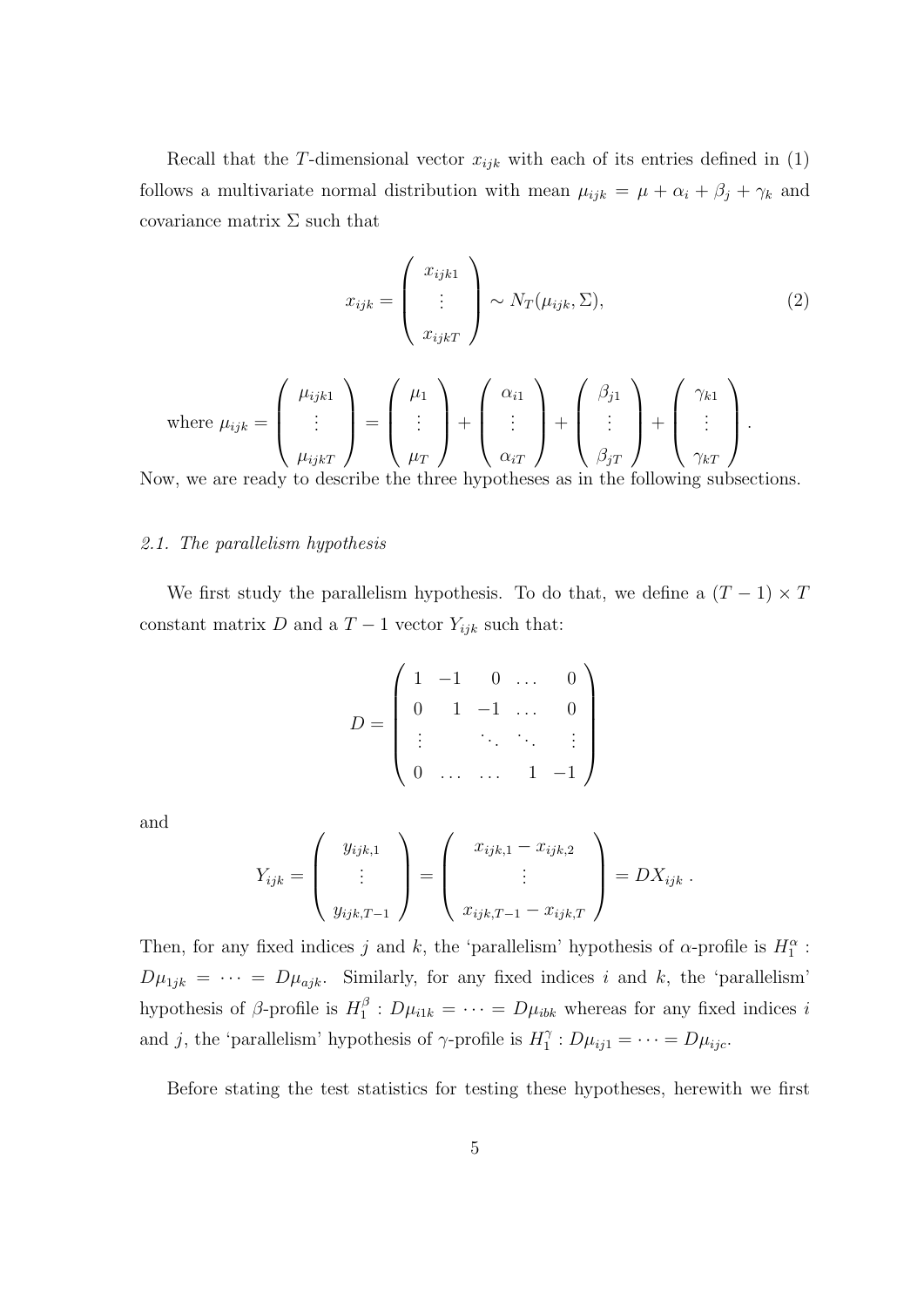define the  $(T - 1) \times (T - 1)$  sum-of-squares-and-cross-product (SSCP) matrices as follows:

$$
V = \sum_{i}^{a} \sum_{j}^{b} \sum_{k}^{c} (Y_{ijk} - \bar{Y}_{...})(Y_{ijk} - \bar{Y}_{...})',
$$
  
\n
$$
A = \sum_{i}^{a} \sum_{j}^{b} \sum_{k}^{c} (\bar{Y}_{i..} - \bar{Y}_{...})(\bar{Y}_{i..} - \bar{Y}_{...})' = bc \sum_{i}^{a} (\bar{Y}_{i..} - \bar{Y}_{...})(\bar{Y}_{i..} - \bar{Y}_{...})',
$$
  
\n
$$
B = \sum_{i}^{a} \sum_{j}^{b} \sum_{k}^{c} (\bar{Y}_{.j.} - \bar{Y}_{...})(\bar{Y}_{.j.} - \bar{Y}_{...})' = ac \sum_{j}^{b} (\bar{Y}_{.j.} - \bar{Y}_{...})(\bar{Y}_{.j.} - \bar{Y}_{...})',
$$
  
\n
$$
C = \sum_{i}^{a} \sum_{j}^{b} \sum_{k}^{c} (\bar{Y}_{..k} - \bar{Y}_{...})(\bar{Y}_{..k} - \bar{Y}_{...})' = ab \sum_{k}^{c} (\bar{Y}_{..k} - \bar{Y}_{...})(\bar{Y}_{..k} - \bar{Y}_{...})',
$$
  
\n
$$
E = V - A - B - C,
$$

where

$$
\bar{Y}_{...} = \frac{1}{abc} \sum_{i}^{a} \sum_{j}^{b} \sum_{k}^{c} Y_{ijk} , \qquad \bar{Y}_{i..} = \frac{1}{bc} \sum_{j}^{b} \sum_{k}^{c} Y_{ijk} ,
$$

$$
\bar{Y}_{.j.} = \frac{1}{ac} \sum_{i}^{a} \sum_{k}^{c} Y_{ijk} , \qquad \bar{Y}_{..k} = \frac{1}{ab} \sum_{i}^{a} \sum_{j}^{b} Y_{ijk} .
$$

From the theory of multivariate distribution analysis, we have

$$
Y_{ijk} \sim N_{T-1}(D\mu_{ijk}, D\Sigma D').
$$

This is precisely a Multivariate Analysis of Variance (MANOVA) setting on  $Y_{ijk}$  with one observation per cell. The matrices  $V$  and  $E$  are the total SSCP matrix and the error SSCP matrix respectively;  $A, B$  and  $C$  are the hypothesized SSCP matrices for testing the corresponding  $\alpha_i$ ,  $\beta_j$  and  $\gamma_k$  effects. These SSCP matrices follow a Wishart distribution with scale matrix  $\Sigma$  and various degrees of freedom. The ANOVA in table form can be expressed as follows: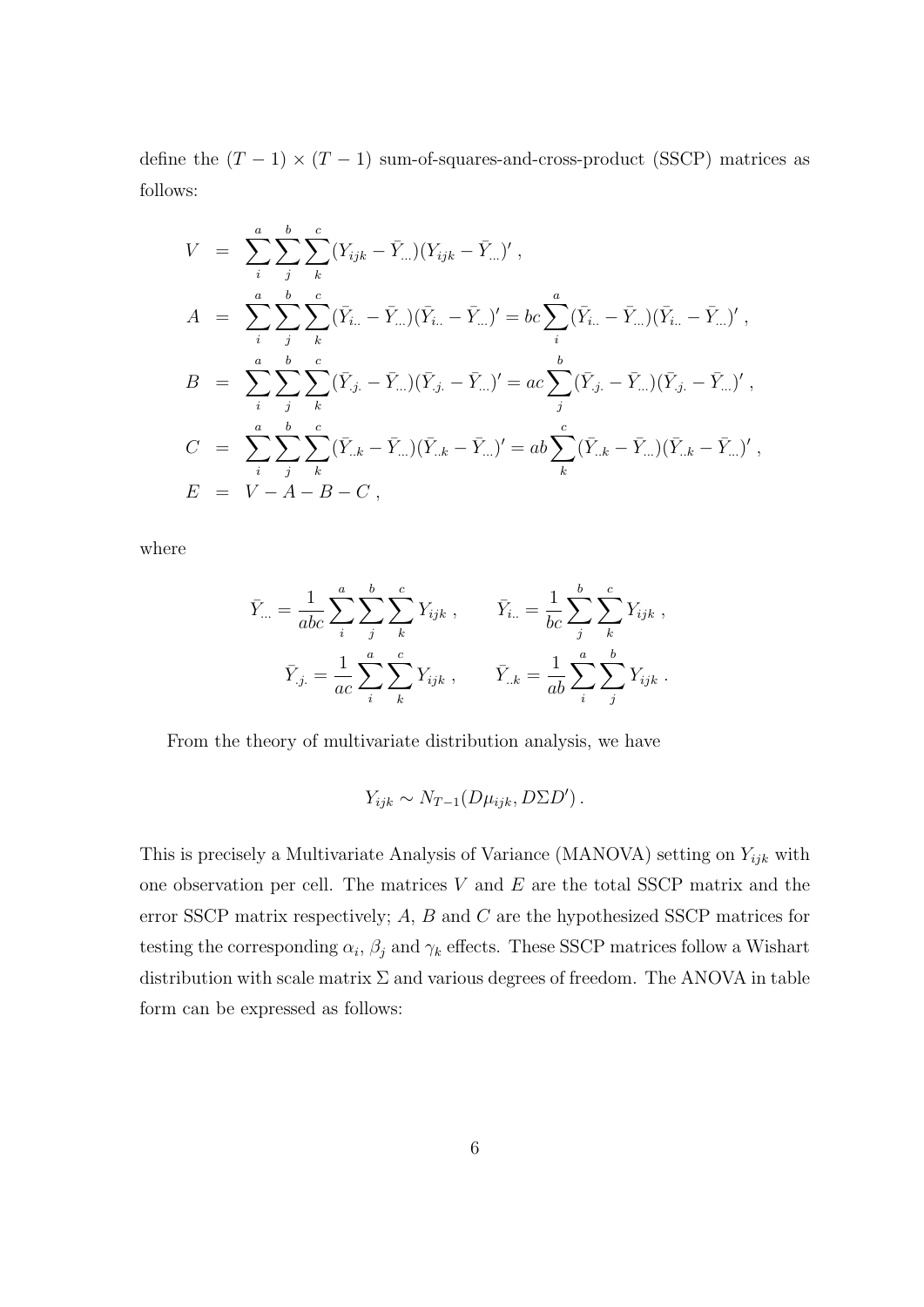| SSCP matrix |            | Degrees of freedom Wishart distribution |  |  |
|-------------|------------|-----------------------------------------|--|--|
|             | $a-1$      | $W_{T-1}(a-1,\Sigma)$                   |  |  |
|             | $b-1$      | $W_{T-1}(b-1,\Sigma)$                   |  |  |
| $\cap$      | $c-1$      | $W_{T-1}(c-1,\Sigma)$                   |  |  |
| F.          | $\epsilon$ | $W_{T-1}(e,\Sigma)$                     |  |  |
|             | abc-1      | $W_{T-1}(abc-1,\Sigma)$                 |  |  |

where  $e = abc - a - b - c + 2$ . There are many test statistics could be used to analyze the effects in MANOVA. Among them, we apply Wilk's Lambda test statistic and utilize Barlett's large sample approximation to obtain its distribution as shown in the following. $<sup>1</sup>$ </sup>

1. A test of  $H_1^{\alpha}: D\mu_{1jk} = \cdots = D\mu_{ajk}$  versus its alternative  $K_1^{\alpha}: D\mu_{ijk} \neq D\mu_{i'jk}$ for some  $i$  and  $i'$  could be conducted by employing

$$
\Lambda_{\alpha} = \frac{|E|}{|E+A|} \sim \Lambda_{T-1}(e, a-1) , \qquad (3)
$$

in which its test statistic

$$
-[e - \frac{1}{2}(T - a + 1)] \log \Lambda_{\alpha} \tag{4}
$$

is approximately distributed as Chi-Square with  $(T-1)(a-1)$  degree of freedom. If  $a = 2$ , one could further derive an exact F test statistic to test  $H_1^{\alpha}$  by

$$
F = \frac{e - T + 2}{|a - T| + 1} \times \frac{1 - \Lambda_{\alpha}}{\Lambda_{\alpha}}.
$$
\n
$$
(5)
$$

This test statistic has a F distribution with  $|a-T+1|+1$  and  $e-T+2$  degrees of freedom under  $H_1^{\alpha}$ .

<sup>&</sup>lt;sup>1</sup>More specifically, we let  $W_1$  and  $W_2$  be two  $p \times p$  independent random matrices having Wishart distribution with scale matrix  $\Sigma$  and degrees of freedom  $\nu_1$  and  $\nu_2$  respectively, denoted by  $W_1 \sim$  $W_p(\nu_1, \Sigma)$  and  $W_2 \sim W_p(\nu_2, \Sigma)$ . Then,  $\Lambda = \frac{|W_1|}{|W_1 + W_2|}$  has a Wilk's Lambda distribution, denoted by  $\Lambda \sim \Lambda_p(\nu_1, \nu_2)$ . Applying the Barlett's large sample approximation to Wilk's Lambda test statistic  $Λ$  which is  $-[ν_1 - \frac{1}{2}(p - ν_2 + 1)] log Λ$ , one can easily show that the distribution of the test statistic is approximately distributed as a Chi-Square distribution with  $p\nu_2$  degree of freedom (See Section 6.4 of [16] for details).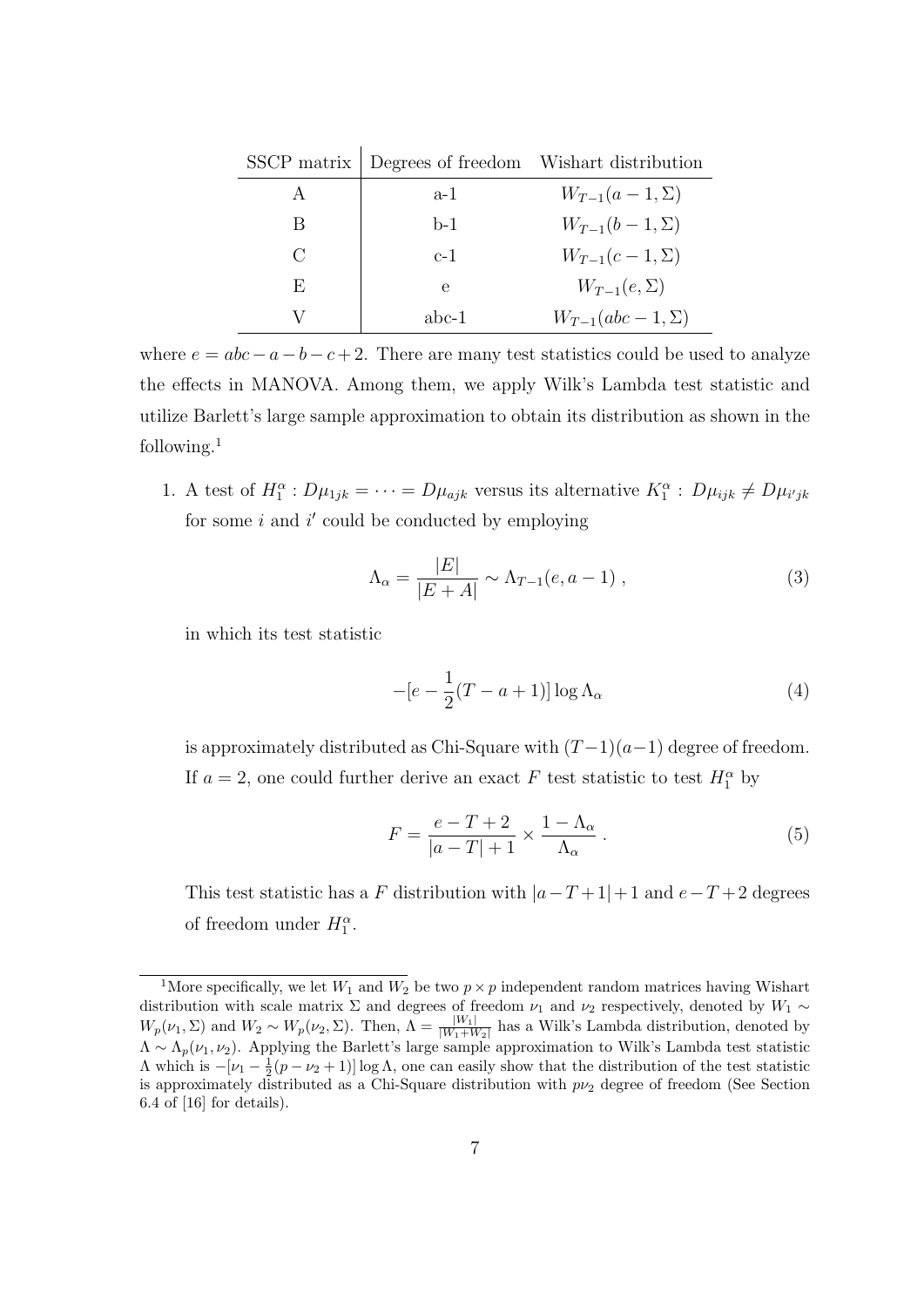2. Similarly, a test of  $H_1^{\beta}$  $\mu_{1}^{\beta}$  :  $D\mu_{i1k} = \cdots = D\mu_{ibk}$  versus its alternative  $K_1^{\beta}$  $\begin{array}{c} \cdot \beta \ 1 \end{array}$  :  $D\mu_{ijk} \neq D\mu_{ij'k}$  for some j and j' could be conducted by using

$$
\Lambda_{\beta} = \frac{|E|}{|E + B|} \sim \Lambda_{T-1}(e, b - 1) , \qquad (6)
$$

in which its test statistic

$$
-[e - \frac{1}{2}(T - b + 1)] \log \Lambda_{\beta} \tag{7}
$$

is approximately distributed as Chi-Square with  $(T-1)(b-1)$  degree of freedom. If  $b = 2$ , we will then obtain an exact F test to test  $H_1^{\beta}$  by utlizing

$$
F = \frac{e - T + 2}{|b - T| + 1} \times \frac{1 - \Lambda_{\beta}}{\Lambda_{\beta}}.
$$
\n(8)

This test statistic has a F distribution with  $|b-T+1|+1$  and  $e-T+2$  degrees of freedom under  $H_1^{\beta}$  $i<sub>1</sub><sup>5</sup>$ . In addition,

3. a test of  $H_1^{\gamma}$  $j_1^{\gamma}: D\mu_{ij1} = \cdots = D\mu_{ijc}$  versus its alternative  $K_1^{\gamma}$  $T_1^\gamma: D\mu_{ijk} \neq D\mu_{ijk}$ for some  $k$  and  $k'$  could be conducted by adopting

$$
\Lambda_{\gamma} = \frac{|E|}{|E+C|} \sim \Lambda_{T-1}(e, c-1) , \qquad (9)
$$

in which its test statistic

$$
-[e - \frac{1}{2}(T - c + 1)] \log \Lambda_{\gamma}
$$
 (10)

is approximately distributed as Chi-Square with  $(T-1)(c-1)$  degree of freedom. If  $c = 2$ , an exact F test such that

$$
F = \frac{e - T + 2}{|c - T| + 1} \times \frac{1 - \Lambda_{\gamma}}{\Lambda_{\gamma}}.
$$
\n(11)

can be easily derived to test the null hypothesis  $H_1^{\gamma}$  $i_1^{\gamma}$ . This test statistic has a F distribution with  $|c - T + 1| + 1$  and  $e - T + 2$  degrees of freedom under  $H_1^{\gamma}$  $\frac{\gamma}{1}$ .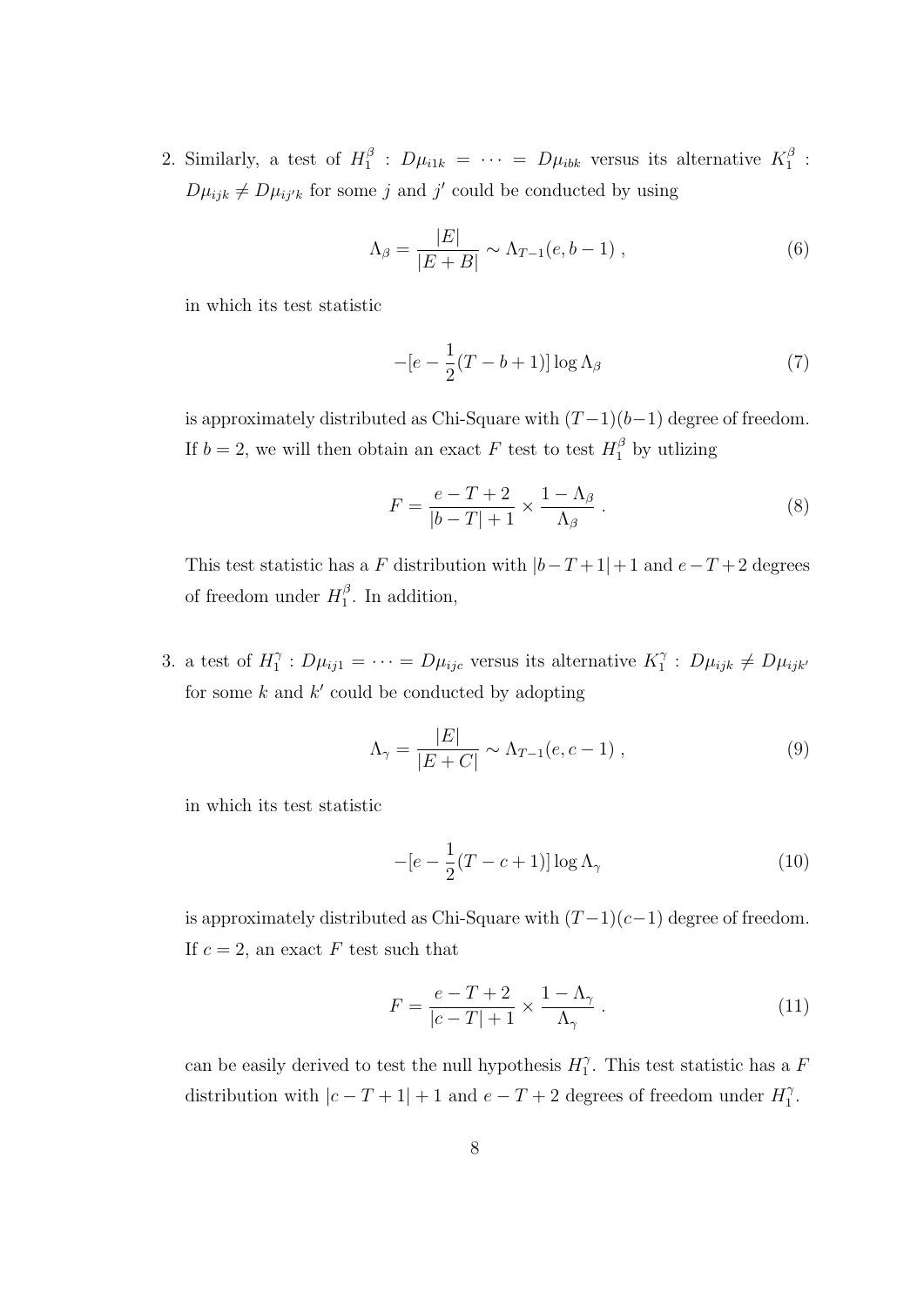#### 2.2. The no treatment effect hypothesis

If the 'parallelism' hypothesis is not rejected, one could proceed to test whether there exists any  $\alpha_i$ ,  $\beta_j$  or  $\gamma_k$  treatment effect. In other words, we are testing if the parallel profiles are, in fact, one profile. For example, when  $H_1^{\alpha}$  is not rejected, we can then test  $H_2^{\alpha}: 1'_T \mu_{1jk} = \cdots = 1'_T \mu_{ajk}$  versus  $K_2^{\alpha}: 1'_T \mu_{ijk} \neq 1'_T \mu_{i'jk}$  for some i and i' where  $1_T$  is a  $T \times 1$  vector of ones. The reason is that if  $\mu_{ijk}$  and  $\mu_{i'jk}$  are parallel, then they differ by an unknown constant  $\delta_{i,i'}$  due to the different treatment groups *i* and *i'*. Under  $H_2^{\alpha}$ , the sums of the components from  $\mu_{ijk}$  and  $\mu_{i'jk}$  are equal, implying that  $\delta_{i,i'}$  is equal to zero or these parallel profiles are coincided. Applying similar reasoning, one will draw similar inferences to testing  $\beta$ -profiles and  $\gamma$ -profiles. Thus, the 'no treatment effect' hypotheses could be formulated in the following:

- 1.  $H_2^{\alpha}: 1'_T \mu_{1jk} = \cdots = 1'_T \mu_{ajk}$ ; (that is, no  $\alpha$  effects),
- 2.  $H_2^{\beta}$  $2^{\beta}: 1'_T\mu_{ik} = \cdots = 1'_T\mu_{ibk}$ ; (that is, no  $\beta$  effects), and
- 3.  $H_2^{\gamma}$  $\gamma_2^{\gamma}: 1'_T\mu_{ij1} = \cdots = 1'_T\mu_{ijc}$ ; (that is, no  $\gamma$  effects).

Defining  $z_{ijk} = \sum_{t=1}^{T} X_{ijkt} = 1'_T X_{ijk}$ , we have  $z_{ijk} \sim N(1'_T \mu_{ijk}, 1'_T \Sigma 1_T)$ . Note that testing  $H_2^{\alpha}$ ,  $H_2^{\beta}$  $\frac{\beta}{2}$  or  $H_2^{\gamma}$  $\gamma$  is equivalent to testing the treatment effects of a three-way ANOVA model on  $z_{ijk}$ . Thus, the F-tests of ordinary three-way ANOVA on  $z_{ijk}$  could then be employed to test these hypotheses.

#### 2.3. The no trial effect hypothesis

On the condition that the 'parallelism' hypothesis is not rejected, one could further proceed to test if these parallel profiles are, in fact, horizontal lines. For example, given the hypothesis that  $H_1^{\alpha}: D\mu_{1jk} = \cdots = D\mu_{ajk}$  is not rejected for any fixed indices j and k, the no trial effect hypothesis can be formulated as  $H_3^{\alpha}$ :  $D\theta_{jk} = 0$ versus  $K_3^{\alpha}: D\theta_{jk} \neq 0$ , where  $\theta_{jk}$  is denoted to be the common  $\mu_{1jk} = \cdots = \mu_{ajk}$  in  $H_1^{\alpha}$ . The reason is that if  $H_1^{\alpha}$ :  $D\mu_{1jk} = \cdots = D\mu_{ajk} = D\theta_{jk}$  is not rejected,  $H_3^{\alpha}$ :  $D\theta_{jk} = 0$ implies  $D\mu = 0$ . That is, these  $\alpha$ -profiles are, in fact, horizontal lines. In order to test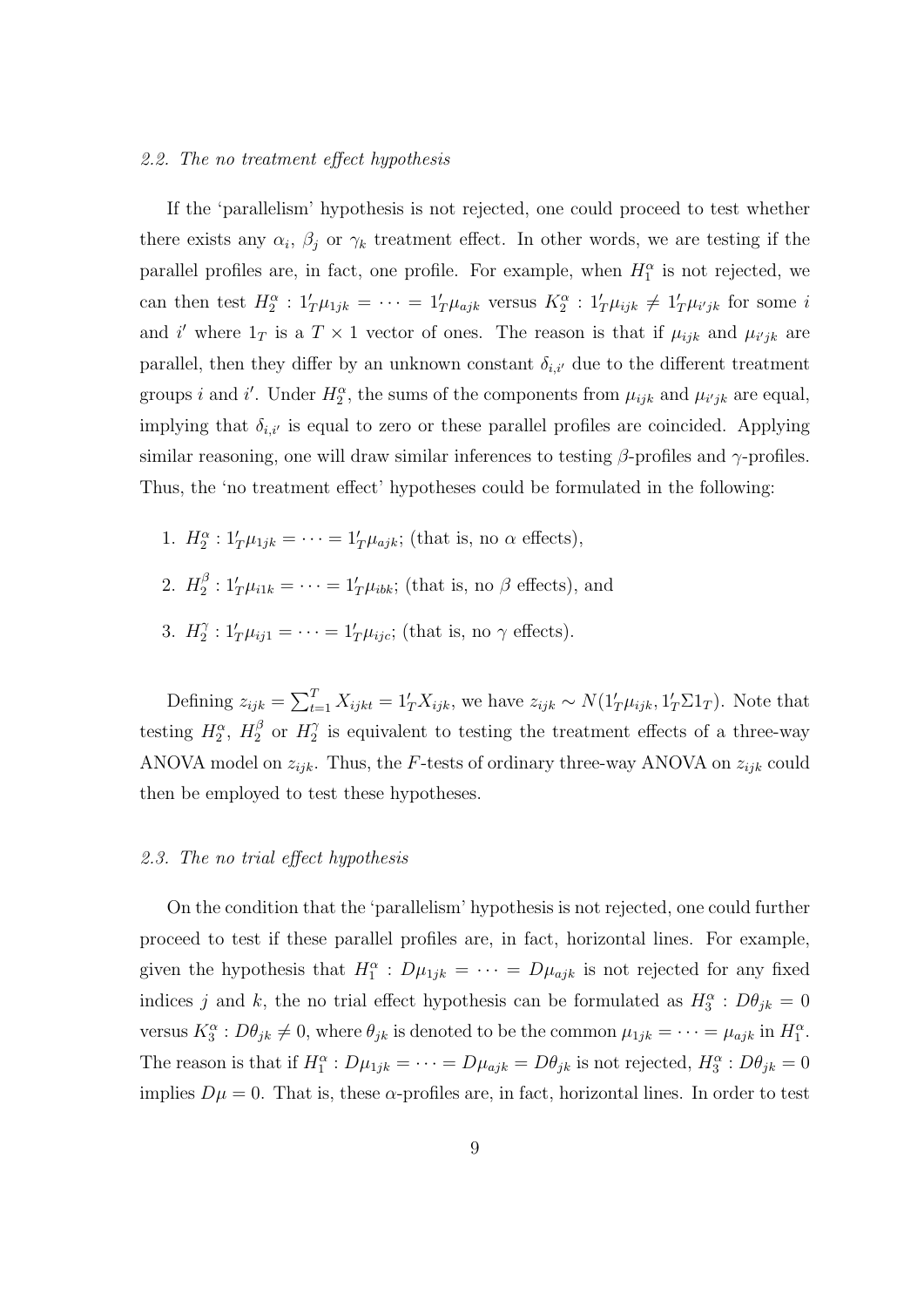$H_3^{\alpha}$ , we define  $\bar{X}_{jk} = (1/a) \sum_{i=1}^a X_{ijk}$  (note that  $D\bar{X}_{jk} \sim N_{T-1}(D\theta_{jk}, (1/a)D\Sigma D')$ ). We can then apply Hotelling's  $T^2$  test based on  $\bar{X}_{jk}$  to test  $H_3^{\alpha}$ :  $\theta_{jk} = 0$ . Thereafter, the no trial effect hypotheses can then be formulated as follows:

1. Given that  $H_1^{\alpha}: D\mu_{1jk} = \cdots = D\mu_{ajk} = D\theta_{jk}$ , a test of  $H_3^{\alpha}: D\theta_{jk} = 0$  versus  $K_3^{\alpha}: D\theta_{jk} \neq 0$  could be conducted by using

$$
T_{\alpha}^{2} = a(D\bar{X}_{jk})'(DED')^{-1}(D\bar{X}_{jk})
$$
\n(12)

where  $(a - T + 1)T_{\alpha}^2/((T - 1)(a - 1))$  has a F-distribution with  $T - 1$  and  $e - T + 1$  degrees of freedom under  $H_3^{\alpha}$ .

2. Given that  $H_2^{\beta}$  $\omega_2^{\beta}: D\mu_{i1k} = \cdots = D\mu_{ibk} = D\theta_{ik}$ , a test of  $H_3^{\beta}$  $3^5$ :  $D\theta_{ik} = 0$  versus  $K_3^{\beta}$  $\frac{1}{3}$ :  $D\theta_{ik} \neq 0$  could be conducted by utilizing

$$
T_{\beta}^{2} = b(D\bar{X}_{i,k})'(DED')^{-1}(D\bar{X}_{i,k}).
$$
\n(13)

One could easily show that the test statistic  $(b - T + 1)T_{\beta}^2/((T - 1)(b - 1))$ follows a F-distribution with  $T-1$  and  $e-T+1$  degrees of freedom under  $H_3^{\beta}$ 3 , where  $\bar{X}_{i,k} = (1/b) \sum_{i=1}^{b}$  $_{j=1}^b X_{ijk}.$ 

3. Given that  $H_2^{\gamma}$  $2^{\gamma}$ :  $D\mu_{ij1} = \cdots = D\mu_{ijc} = D\theta_{ij}$ , a test of  $H_3^{\gamma}$  $S_3^{\gamma}: D\theta_{ij} = 0$  versus  $K_3^{\gamma}$  $2i_3^{\gamma}: D\theta_{ij} \neq 0$  could then be conducted by employing

$$
T_{\gamma}^{2} = c(D\bar{X}_{ij.})'(DED')^{-1}(D\bar{X}_{ij.}).
$$
\n(14)

Similarly, one could easily verify that the test statistic  $(c - T + 1)T_{\gamma}^2/((T -$ 1)(c − 1)) follows a F-distribution with  $T-1$  and  $e-T+1$  degrees of freedom under  $H_3^{\gamma}$  $\overline{X}_i$ , where  $\overline{X}_{ij.} = (1/c) \sum_{k=1}^{c}$  $_{k=1}^{c} X_{ij.}.$ 

#### 3. Illustration

Numerous studies, for example see, [14, 19, 1], have demonstrated that the risk of a portfolio that comprises purely of domestic shares can be significantly reduced by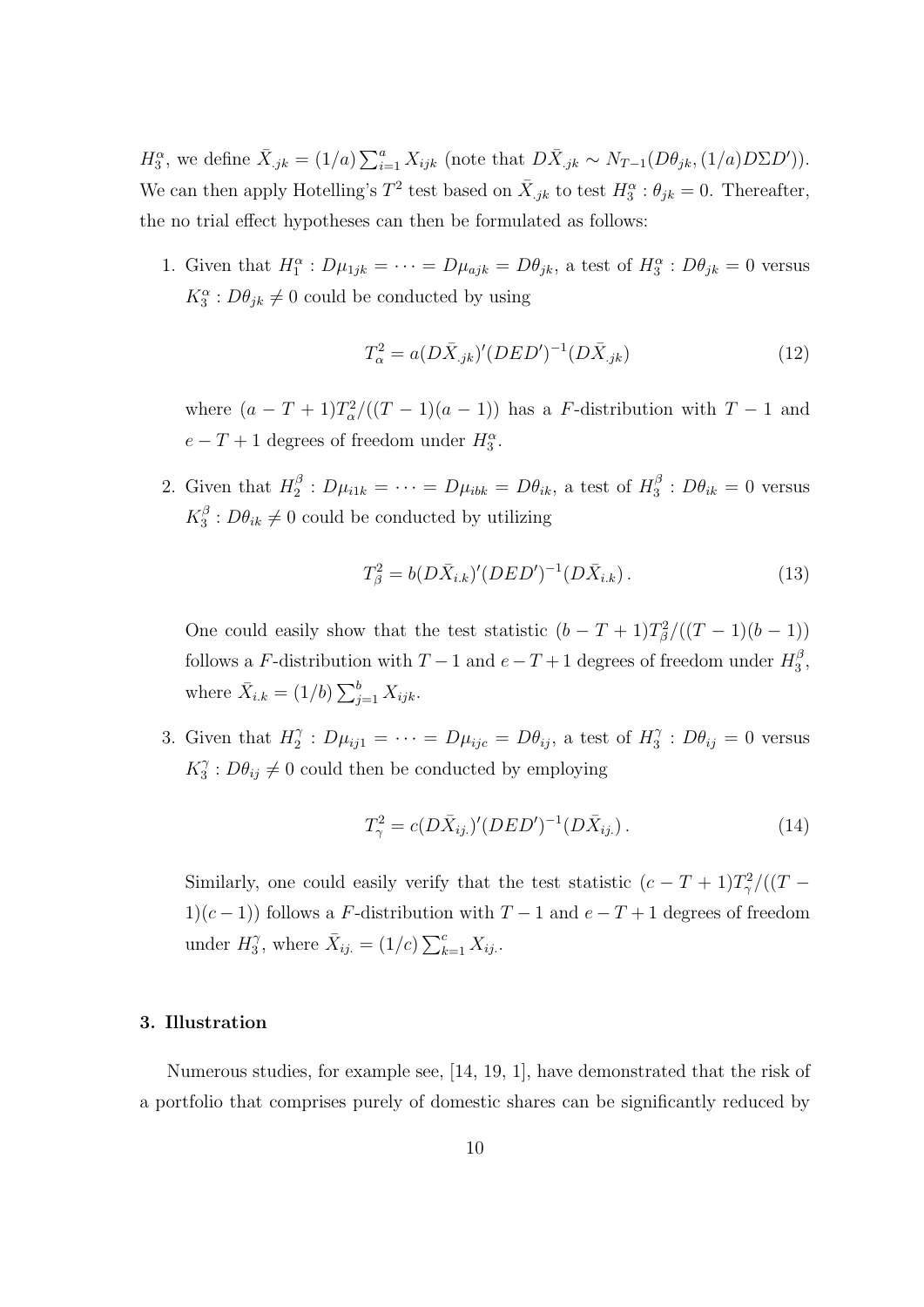adopting international diversification. Since the introduction of American Depository Receipt (ADR), a number of research studies, for example see [24, 28, 2], have further shown that international diversification can be efficiently achieved by investing in ADRs issued by foreign companies.

There are many studies on the underlying factors affecting the performance of ADRs. For example, [25] observed that Japanese ADRs have a higher mean return than underlying stocks, attributing to the appreciation of Japanese Yen's exchange rate against the US Dollar. In [9], the authors examined the determinants of ADR returns and their implications on international diversification and market segmentation by running cross-sectional regression analysis. They considered firm specific, industry and market factors as determinants of ADRs and underlying stock returns. In [8], the authors found significant differences in country and industry representations between the ADR and the corresponding world market portfolio. However, all of these studies do not take into consideration the time dependent factor in their model estimation.

To fill in the gap of the literature by relaxing the time independence assumption, we apply our model in (1) and the corresponding tests developed in Section 2 to study the issue of ADR. Yearly averages of daily returns (log-returns) of two types of securities from 1990 to 2000 are used in this study in which the two types of securities are ADR and the corresponding US\$ converted underlying stocks. For each type of security, we construct an array of portfolios of 9 different proportions of their portfolios in the domestic market (S&P500 index) and 8 different sizes of foreign securities.

Thereafter, we utilize our model in (1) with the corresponding three factors; namly,  $\alpha$ =type of securities  $(a = 2)$ ,  $\beta$ =proportion of domestic stock  $(b = 9)$  and  $\gamma$ =size of foreign securities  $(c = 8)$  with  $T = 11$  (11 yearly averages). We further conduct the test of the parallelism hypothesis as described in Section 2. The test statistics for  $H_1^{\alpha}, H_1^{\beta}$  $\int_1^\beta$  and  $H_1^\gamma$  $\hat{\Lambda}_1$  are  $\Lambda_\alpha = 0.28, \Lambda_\beta = 0.00005$  and  $\Lambda_\gamma = 0.00094$  respectively. In testing  $H_1^{\alpha}$ , we have an exact F test since  $a = 2$ . Employing (5), we obtain  $F = 30.34$ which is F-distributed with 10 and 118 degrees of freedom under  $H_1^{\alpha}$ . For testing  $H_1^{\beta}$ 1 and  $H_1^{\gamma}$  $\gamma$ , we use equations (6) and (9) with their approximate chi-square tests. As all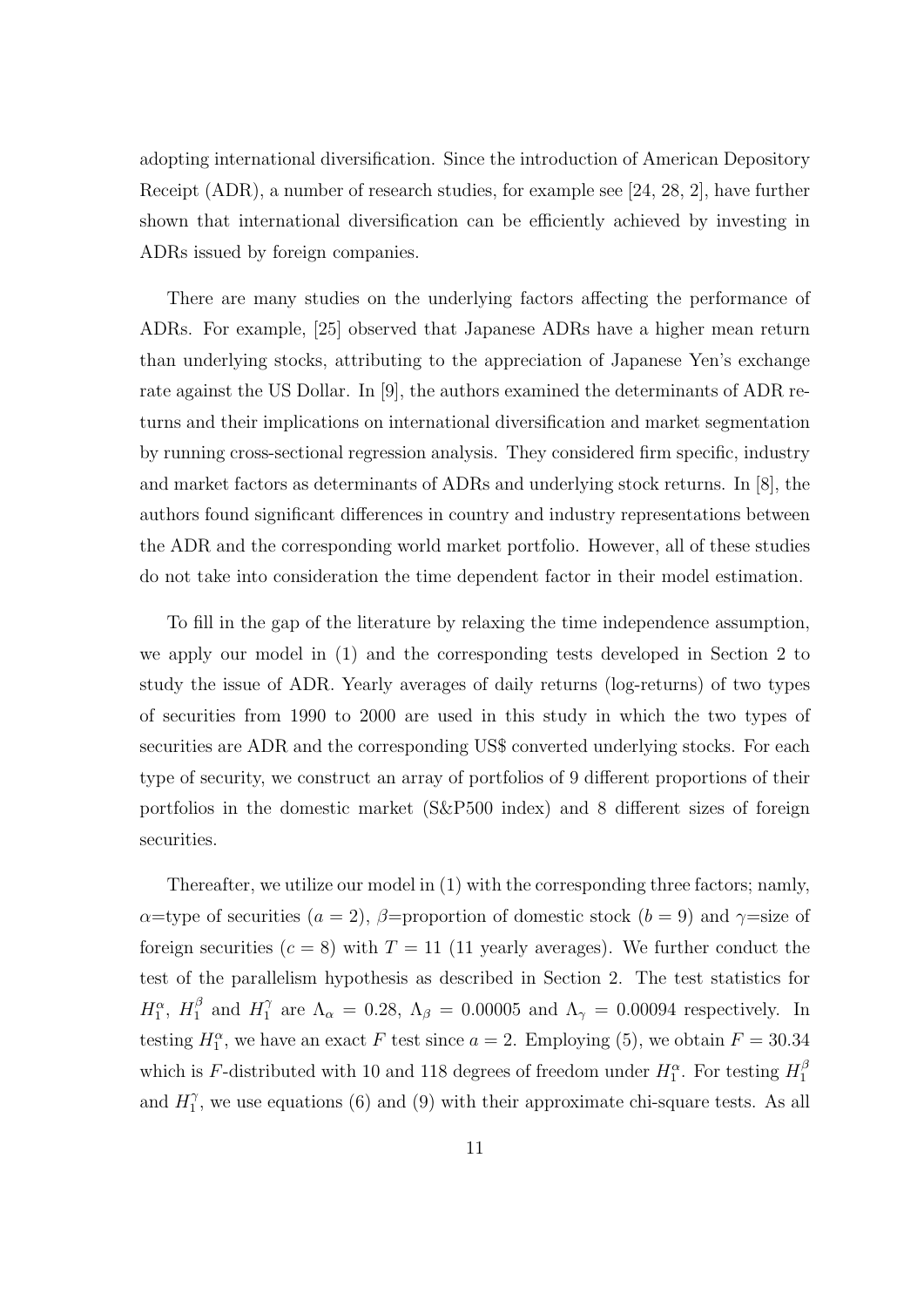| Source           | DF   | <b>SS</b> | $\overline{\rm MS}$ | F    | P     |
|------------------|------|-----------|---------------------|------|-------|
| Type             |      | 0.000030  | 0.000030            | 0.01 | 0.932 |
| Weight           | 8    | 0.271512  | 0.033939            | 8.40 | 0.000 |
| <b>Size</b>      | 7    | 0.000605  | 0.000086            | 0.02 | 1.000 |
| Type*Weight      | 8    | 0.000012  | 0.000001            | 0.00 | 1.000 |
| Type*Size        | 7    | 0.000122  | 0.000017            | 0.00 | 1.000 |
| Weight*Size      | 56   | 0.000234  | 0.000004            | 0.00 | 1.000 |
| Type*Weight*Size | 56   | 0.000047  | 0.000001            | 0.00 | 1.000 |
| Error            | 1440 | 5.818007  | 0.004040            | 0.00 | 1.000 |
| Total            | 1583 | 6.090569  |                     |      |       |

Table 1: Three-factor ANOVA table without time dependent factor

the p-values are 0, all these profiles are inferred not to be parallel and thus it is not necessary to proceed further to test the 'no treatment effect' hypothesis or the 'no trial effect' hypothesis.

Note that all the tests described in Section 2 can be easily performed by utilizing standard statistical packages such as SAS, SPSS and MINITAB with a suitable transformation on  $X_{ijk}$ . In testing the 'parallelism' hypothesis, we only need to conduct a MANOVA on  $Y_{ijk} = DX_{ijk}$ . For testing the 'no treatment effect' hypothesis, we only need to perform an ANOVA on  $z_{ijk} = 1'_T X_{ijk}$ . Similarly, as for the 'no trial effect' hypothesis, we only need to conduct a Hotelling  $T^2$  test given in equations (12), (13) and (14).

In order to compare our model with an ordinary ANOVA model without the time dependent factor, we analyze the data using a balanced three-factor ANOVA. The three factors are the same as in our previous model but we have 11 replicates for each combination of each factor level. Then, there are a total of  $2 \times 9 \times 8 \times 11 = 1584$ observations. Since there are replicates, we can fit an ANOVA model with all the interaction terms to be included. Table 1 gives the ANOVA table for this threefactor ANOVA without time dependent factor. All the effects are not significantly different from 0 except for the weight effect, inferring that, different from our findings by utilizing our model in (1), this traditional ANOVA model clearly fails to identify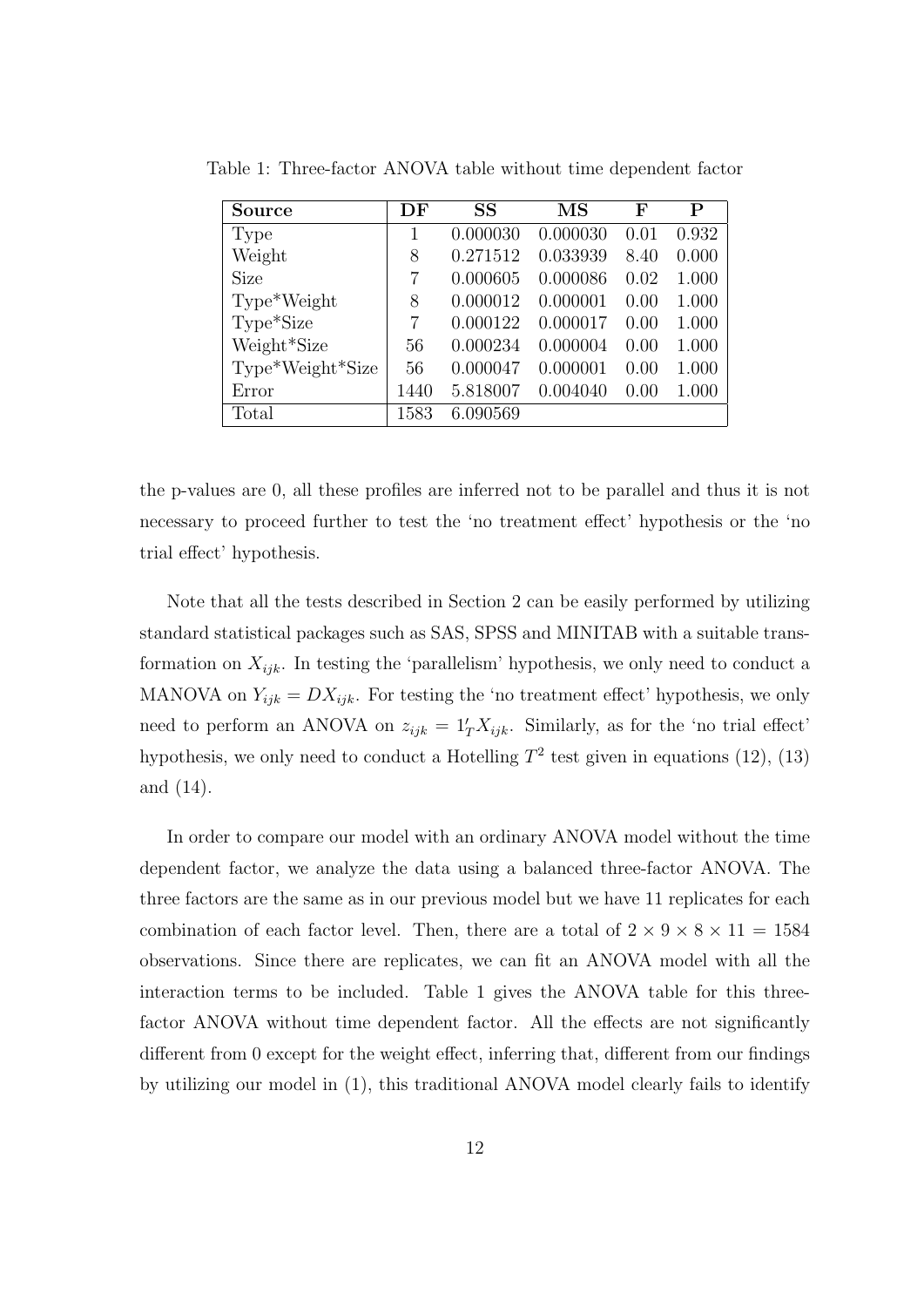all the significant factors and their interactions except weight alone. This shows that our model is superior.

#### 4. Conclusions

In this paper, we develop the ANOVA model where the assumption of independence in time is relaxed. We also extend the traditional one-factor profile model to include three factors. Thereafter, we develop several test statistics in the proposed model. The first statistic is to test whether there is no interaction between the response and the treatments. When this hypothesis is not rejected, our other statistics could then be conducted to find out whether there is no treatment effects, and whether these parallel profiles are in fact horizontal lines.

The model that we have developed is illustrated by comparing the returns from the stocks and the American Depository Receipts. Utilizing our proposed model, we conclude that the returns of both stocks and American Depository Receipts are timedependent. On the other hand, the traditional ANOVA cannot fully explore the time effect from the data. This shows the superiority and applicability of our proposed model over the traditional one.

Our model so far only extends the profile analysis to include three factors. Nonetheless, the model can easily be extended to include more factors and their interactions. Further research could also include to capture effects of these factors in the conditional variance equation of the GARCH model by the introduction of these factors and their interactions as exogenous variables in the conditional volatility.

### References

[1] G.J. Alexander, G.S. Eun, S. Janakiramanan, International listings and stock returns: some empirical evidence, Journal of Financial and Quantitative Analysis 23 (2) (1988) 135-151.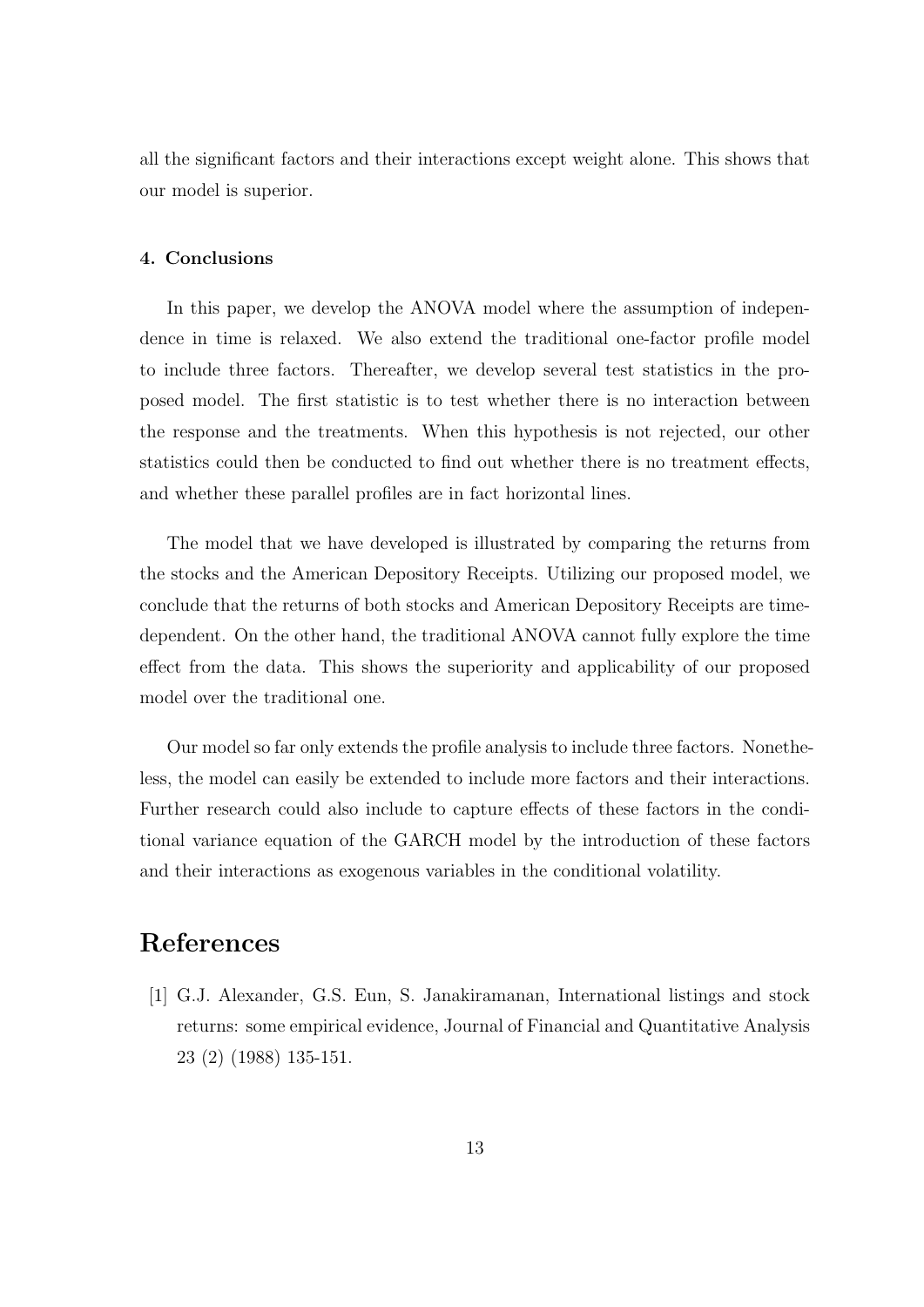- [2] K.P. Aquino, S. Poshakwale, W.K. Wong, Is it still worth diversifying internationally with ADRs? International Journal of Finance 17 (3), (2005) 3622-3643.
- [3] A.K. Bera, M.L. Higgins, ARCH models: properties, estimation and testing, Journal of Economic Surveys 7 (1993) 305-366.
- [4] J.B. Berk, Sorting out sorts, Journal of Finance 55 (1) (2000) 407-427.
- [5] T. Bollerslev, Generalized autoregressive conditional heteroskedasticity, Journal of Econometrics, 31 (1986) 307-27.
- [6] T. Bollerslev, R.Y. Chou, K.F. Kroner, ARCH modeling in finance: a review of the theory and empirical evidence, Journal of Econometrics 52 (1992) 5-59.
- [7] T. Bollerslev, R.F. Engle, D.B. Nelson, ARCH models, in : Handbook of econometrics, Vol. 4, eds. R.F. Engle, D.L. McFadden, Elsevier Science, Amsterdam, 1994 2959-3038.
- [8] J.H. Callaghan, R.T. Kleiman, A.P. Sahu, The investment characteristics of American depository receipts, Multinational Business Review 4(1) (1996) 29-39.
- [9] Y.K. Choi, D. Kim, Determinants of American depositary receipts and their underlying stock returns: implications for international diversification, International Review of Financial Analysis 9 (2000) 351-368.
- [10] F.M.W. DeBondt, R.H. Thaler, Does the stock market overreact, Journal of Finance 40 (1985) 793-805.
- [11] F.X. Diebold, J.A. Lopez, Modeling volatility dynamics, in : Macroeconometrics: developments, tensions and prospects, eds, K. Hoover, Kluwer Academic Publishers, Amsterdam, 1995 427-472.
- [12] R.F. Engle, Autoregressive conditional heteroskedasticity With estimates of the variance of U.K. inflation, Econometrica 50 (1982) 987-1008.
- [13] E.F. Fama, K. French, Permanent and temporary components of stock prices, Journal of Political Economy 96 (1988) 246-273.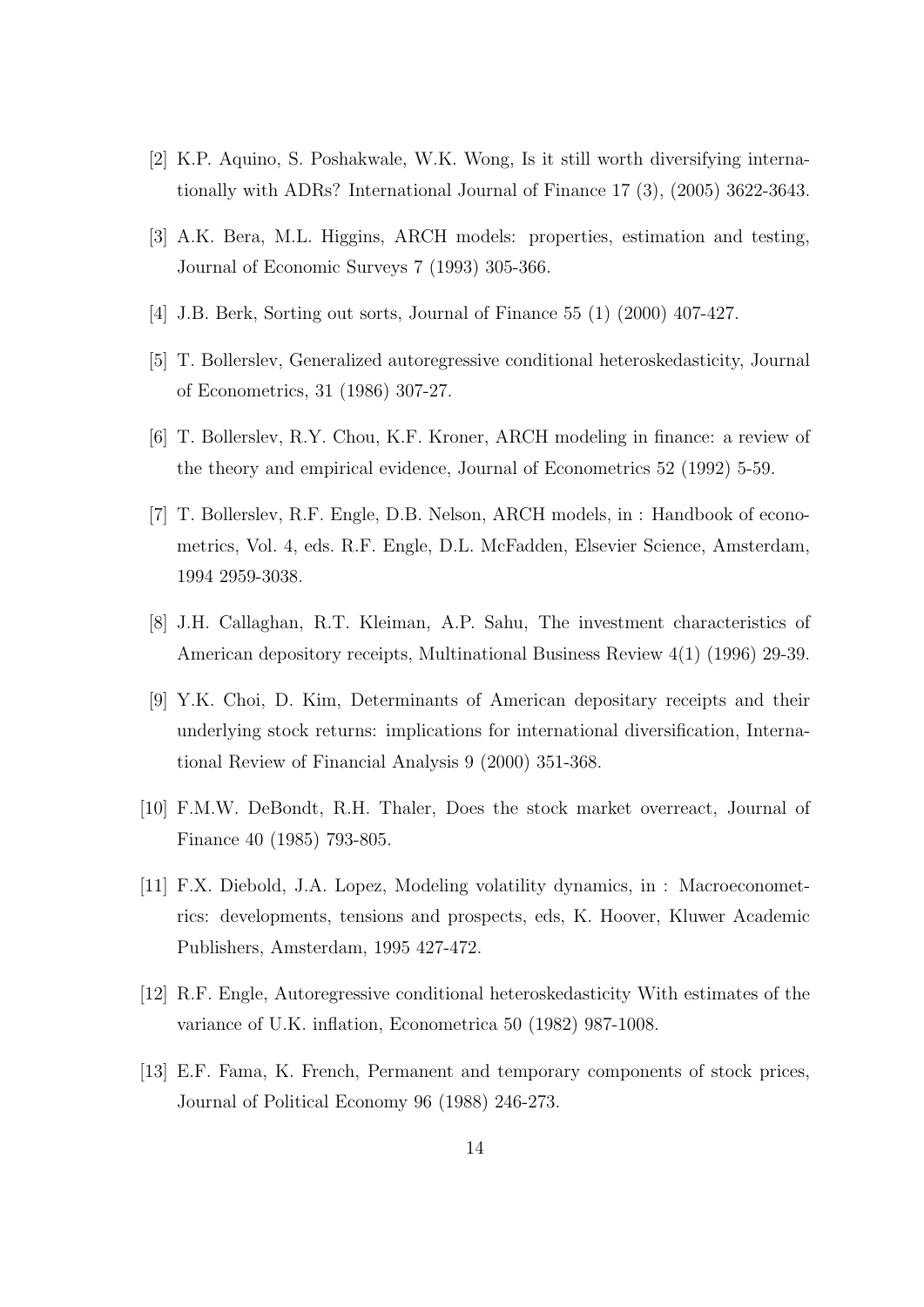- [14] H.G. Grubel, Internationally Diversified portfolios: welfare gains and capital flows. American Economic Review, 58 (1968) 1299-1314.
- [15] P. Halpern, R. Kieschnick, W. Rotenberg, On the heterogeneity of leveraged going private transactions, Review of Financial Studies 12 (2) (1999) 281-309.
- [16] R.A. Johnson, D.W. Wichern, Applied multivariate statistical analysis, 5th edition. Prentice Hall, 2002
- [17] S.J. Kachelmeier, M. Shehata, Examining risk preferences under high monetary incentives: experimental evidence from the People's Republic of China, American Economic Review 82 (5) (1992) 1120-1141.
- [18] J.W. Lee, P. Swagel, Trade barriers and trade flows across countries and industries, Review of Economics and Statistics 79 (3) (1997) 372-382.
- [19] D.R. Lessard, International portfolio diversification: a multivariate analysis for a group of Latin American countries, Journal of Finance 31 (3) (1976) 619-633.
- [20] W.K. Li, S.Q. Ling, M. McAleer, Recent theoretical results for time series models with GARCH errors, Journal of Economic Surveys 16 (3) (2002) 245-269.
- [21] S.W. Looney, W.B. Stanley, Exploratory repeated measures analysis for two or more groups: Review and update. American Statistician 43 (1989) 220-225.
- [22] M. McAleer, Automated inference and learning in modeling financial volatility, Econometric Theory 21 (1) (2005) 232-261.
- [23] D.F. Morrison, Multivariate statistical methods. 3rd edition. McGraw-Hill. (1990)
- [24] D. Officer, R. Hoffmeister, ADRs: a substitute for the real thing? Journal of Portfolio Management 14 (2) (1987) 61-65.
- [25] J. Park, A. Tavakkol, Are ADRs a dollar translation of their underlying securities: the case of Japanese ADRs, Journal of International Financial Markets, Institutions and Money 4 (1-2) (1994) 77-87.